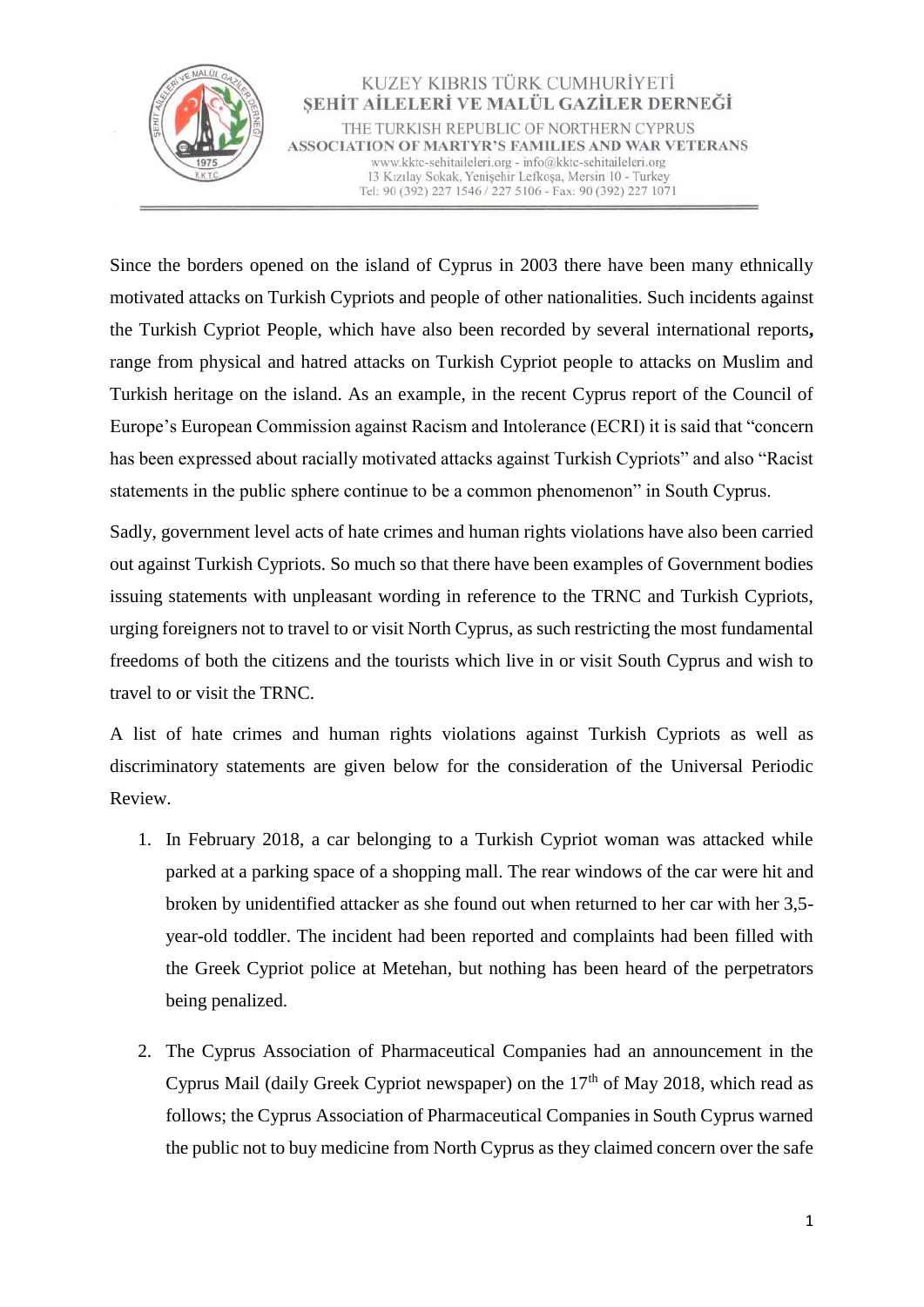

storage and handling of the medicines and of the pharmacists' education and training in the North.

- 3. In February 2018, two Turkish Cypriot women had faced verbal assault while shopping at the Ledras Street. The two young women were shopping when young Greek Cypriot men sitting at a cafe started to follow the two women and verbally (both in Greek and English) assaulting the women. The two women then entered to a shop for shelter but the men followed the women in the store continuing the harassment publicly. When the women asked for help to the security staff at the store, the security staff's response was ''this issue is not my business'' and shut an eye to the event asking for the women to leave the store. The two women finally started to run towards the border to cross to the Turkish side, until when the Greek Cypriot men stopped following the women close to the border.
- 4. Very recently, the Greek Cypriot people were purchasing petrol for personal use in vehicles from the North as stated in the Cyprus Mail article dated 28 June 2018. In response, the customs department of South Cyprus published a statement saying that `in the event of illegal transport of fuel from the occupied areas, irrespective of them being in portable tanks or the vehicle's fuel tank, these will be confiscated and those involved will be subject to the penalties stipulated by the law alleging that the fuel brought from the TRNC has a higher sulphur content than the standards applied by the Greek side, therefore implying they are in violation of fuel standards. This is a clear indication of injustice towards the Turkish Cypriot people.
- 5. In June 2018, the Greek Cypriot Ministry of Foreign Affairs made a call to foreign mission representatives stationed on the island not to visit any of the historical sites located in the North, alleging the historical sites are used illegally with particular reference made to Othello Castle. We would like to express that the renovation works for Othello Castle has been carried out by the bi-communal Technical Committee on Cultural Heritage responsible for renewing and restoring historical artefacts as part of the cultural heritage of the island of Cyprus - projects which are funded by the European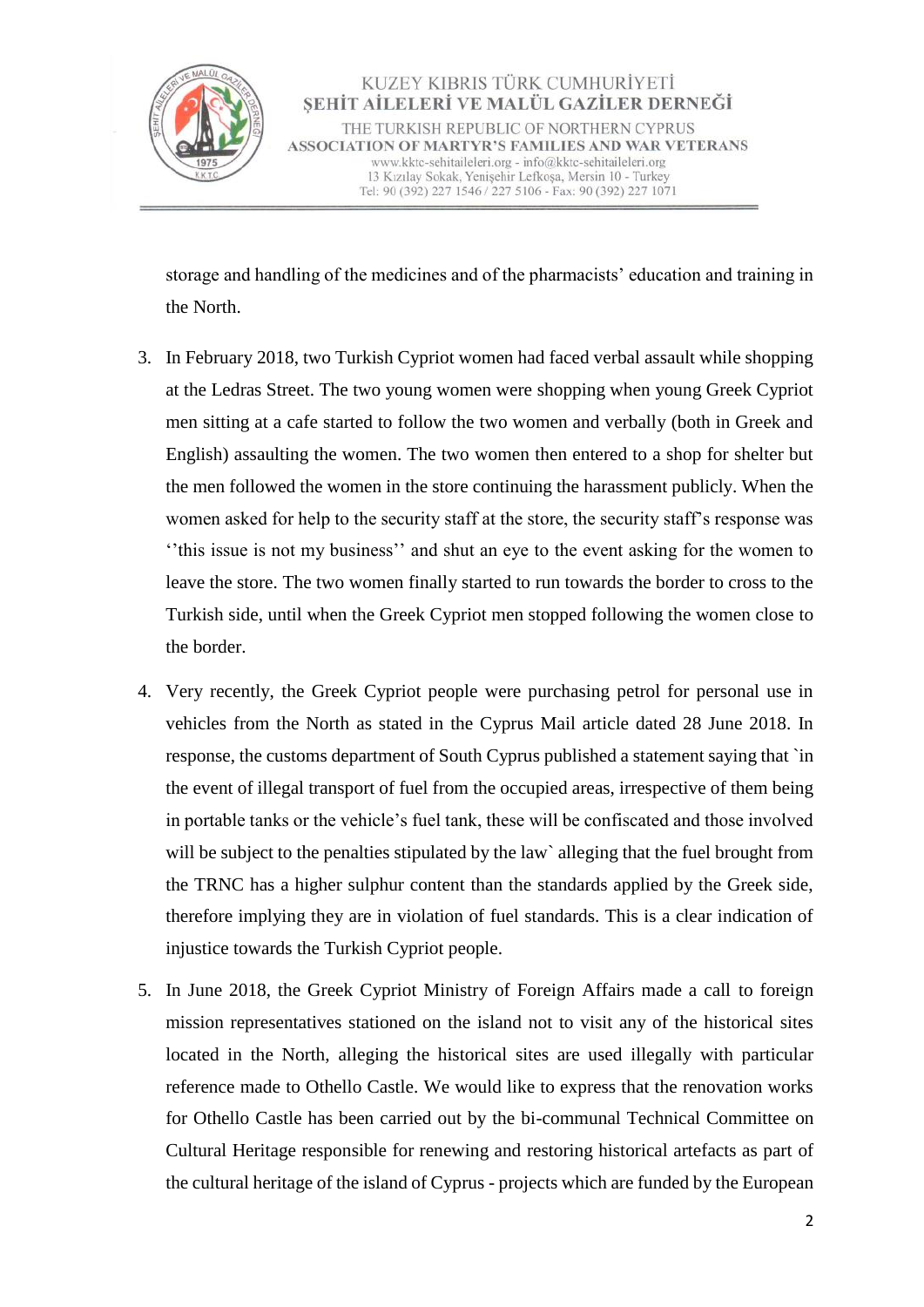

Union. This approach of the Greek Cypriot side, which implies a belief of sole proprietorship to such artefacts on the island despite the fact that all restoration works are carried out bi-communally and involve, religiously and historically, both Turkish Cypriot and Greek Cypriot artefacts, is a clear violation of the rights of Turkish Cypriot people, as well as those that would like to visit our country, as they are limiting freedom of movement (Article 13 of the Universal Declaration of Human Rights.)

- 6. In February 2017, a total of 5 cars belonging to Turkish Cypriot families, who were on family trips to Troodos, were attacked and damaged, as also reported by the Cyprus News Report, on 10 February 2017. The tyres were cut with knives and the cars' main bodies were severely dented. Complaints were filed with the Greek Cypriot police but we have not heard of the perpetrators being penalized.
- 7. The UN Committee on the Elimination of Racial Discrimination expressed concern dated 12 May 2017, "at the reported racially motivated verbal abuse and physical attacks by the right-wing extremists and neo-Nazi groups against persons of foreign origin…as well as human rights defenders and Turkish Cypriots. The Committee is further concerned at the use of racist stereotypes and hate speech in the public sphere, sometimes promulgated by the media against members of certain minority groups including…Muslims. The Committee is concerned at the lack of enforcement or existence of sufficient legislation to obtain accountability for these acts".
- 8. A major cause of concern regarding such incidents is that the Greek Cypriot side, which fails to take necessary precautions before occurrences of such events, also upsettingly fails to penalize the perpetrators after they have occurred. It was reported in an article by the Greek Cypriot daily Alithia in November 2015 under the headline "Attacks by Greek Cypriots on the Turkish Cypriots go unpunished" that none of the attacks which took place against Turkish Cypriots between 2004 and 2012 have been penalized by the Greek Cypriot legal system. The article further cites the statement of the Greek Cypriot Ombudsman, who confirmed that adequate investigation has not been carried out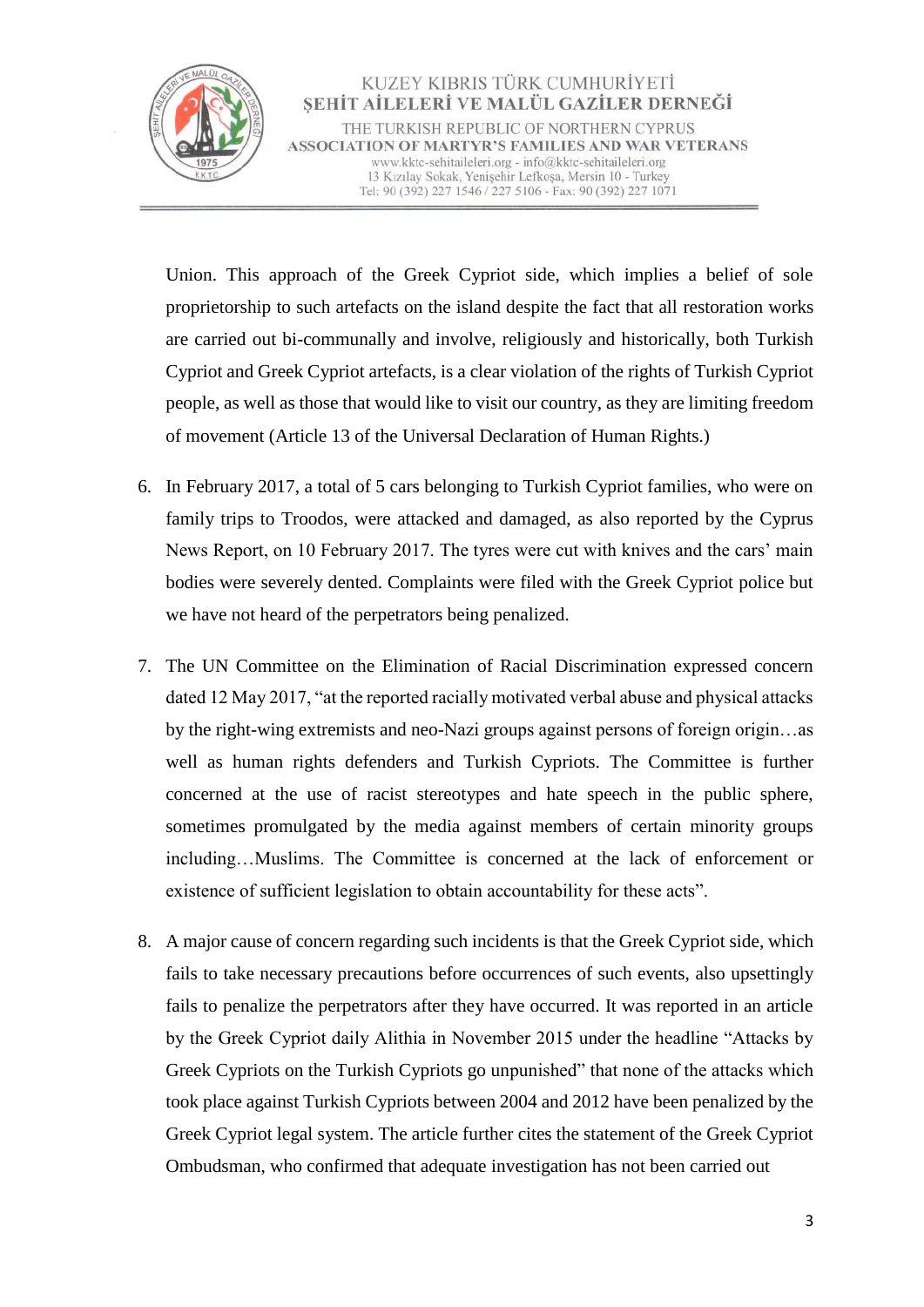

regarding any of the many attacks against Turkish Cypriots in Southern Cyprus. This unfortunate situation remains true in 2017. In fact, Greek Cypriot news source, the Cyprus Mail, also reported in February 2017 that none of the attacks perpetrated against Turkish Cypriots since the opening of crossings in 2003 have resulted in a full legal action culminating in a court sentence.

- 9. On 13 April 2017, a Turkish Cypriot couple who are on the board of directors of the Human Rights Association of the TRNC, were attacked in South Cyprus. Their vehicle was cut off by Greek Cypriot fanatics and seriously damaged. It is very ironic to see that promoters of human rights are even themselves victims of a human rights violation.
- 10. In May 2017, a tour bus was stopped by Greek Cypriot police and prohibited from crossing from North to South Cyprus. The bus was carrying tourists from Europe and the United States, and wanted to take the tourists through the Akyar (Strovilia) crossing point to Larnaca Airport to catch their flights. Through the process, the tourists experienced agony and stress while the driver of the bus worked towards getting them to the airport. The documentation of both the vehicle and the tourists were complete, and yet the bus driver was told that only Turkish Cypriots could cross on a Turkish Cypriot-registered bus since the insurance covers them only. The tourists were then forced to be taken to the Ledra Palace crossing point all the way in Nicosia where they had to cross the border on foot and where a Greek Cypriot bus was hired to take them to the airport. Such obstacles not only violate the right to free movement of EU citizens but are also a source of great concern for the Turkish Cypriot people.
- 11. On 26 July 2017, the Turkish Cypriot side took the decision to allow for the return of the Maronites to their former villages where they resided prior to 1974. This decision was taken by the Presidency Office with the unanimous support of the Government. Despite this positive and constructive humanitarian gesture of the Turkish Cypriot side, the Greek Cypriot side has begun a defamation campaign and has been urging Maronites living in the South to make excessive requests of the North, such as to hold religious services in areas situated in military zones or derelict churches. They do this in order to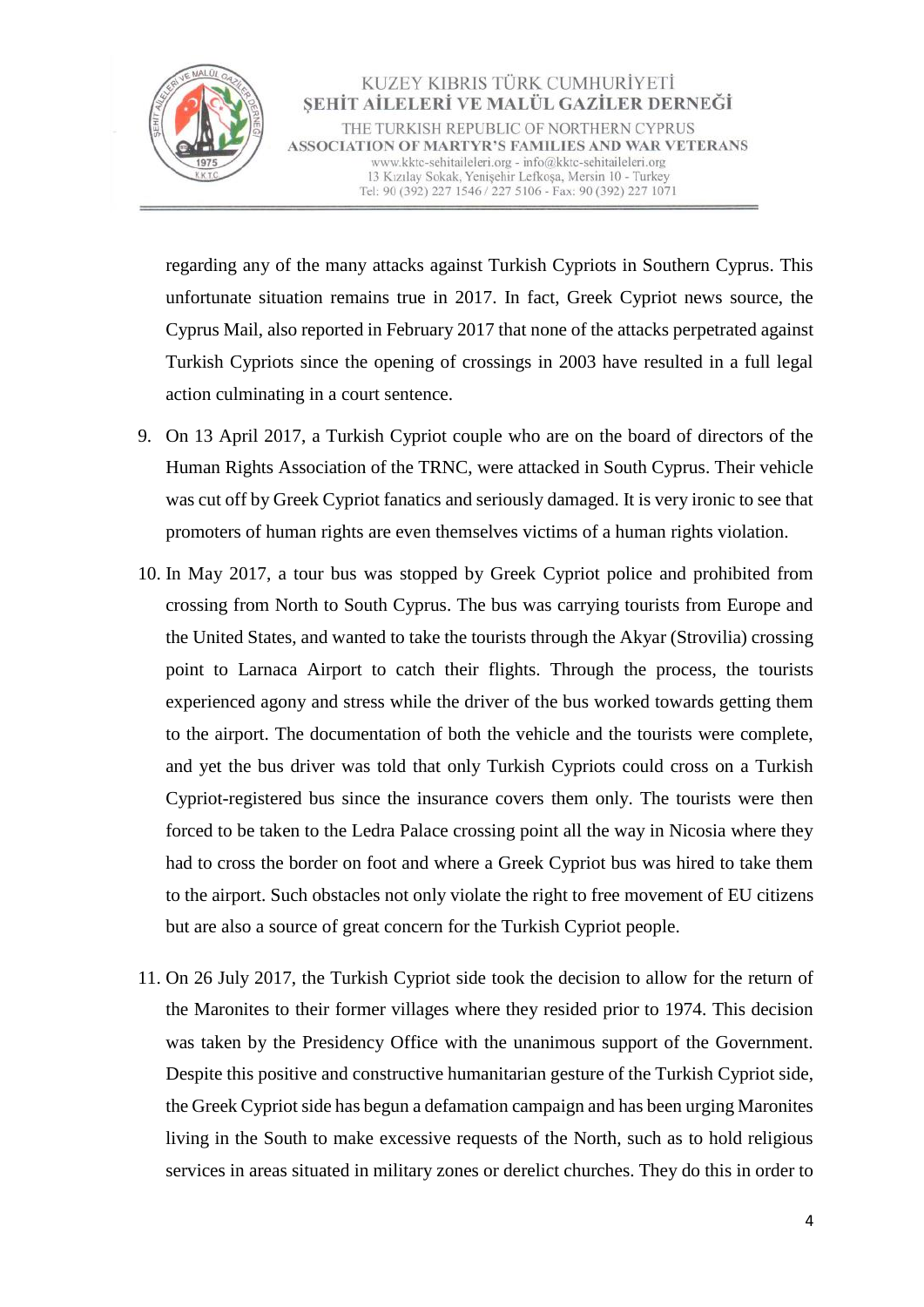

incite a negative response from the Turkish Cypriot side, so that they can then blame us for inhibiting various freedoms. This is another example of the Greek Cypriot side's policy to politicize humanitarian issues rather than taking them for face value.

- 12. As also reported by the UN Secretary-General in his July 2016 report on the United Nations operation in Cyprus (S/2016/598 dated 8 July 2016), the Dhenia Mosque in Nicosia became the target of an arson attack on 21 February 2016 and suffered extensive damage shortly after its restoration by the Technical Committee on Cultural Heritage was completed in December 2014. As stressed by the UN Secretary-General in his aforementioned report "the Mosque was previously vandalized in January 2013 and no arrest were made" by the Greek Cypriot authorities.
- 13. In the Country Report of Cyprus completed by TOGETHER! (a project financed by the Justice Department of the European Commission) entitled "LET'S END HATE CR!ME"[\(http://kisa.org.cy/wpcontent/uploads/2016/01/Hate\\_Crime\\_Together\\_report\\_](http://kisa.org.cy/wpcontent/uploads/2016/01/Hate_Crime_Together_report_Cy.pdf) [Cy.pdf\)](http://kisa.org.cy/wpcontent/uploads/2016/01/Hate_Crime_Together_report_Cy.pdf) in respect of ending hate crimes it is highlighted that in South Cyprus "there is no hate crimes as such. Hate crime is not specifically addressed, defined or provided in the penal code or in other law, as a crime per se". The report states that "Turkish Cypriots have been attacked by groups of Greek Cypriots because of their national origin". They also face racial discrimination especially in their workplace (i.e. unemployment benefits being refused or employer refusing to pay on time.)

The above report also mentions that "reports from civil society organisations and migrant communities show that most vulnerable groups to hate crimes are migrants, asylum seekers, refugees and Turkish Cypriots". The report underlines on numerous occasions that "formal reports on hate crime are very limited, almost non-existent….. and a formal policy on hate crimes fails to exist". A striking observance stated in the report was to the effect that "from our experience, hate crimes are either not identified or recorded properly, or even if properly recorded they are not prosecuted most of the times because of lack of necessary evidence always according to the authorities".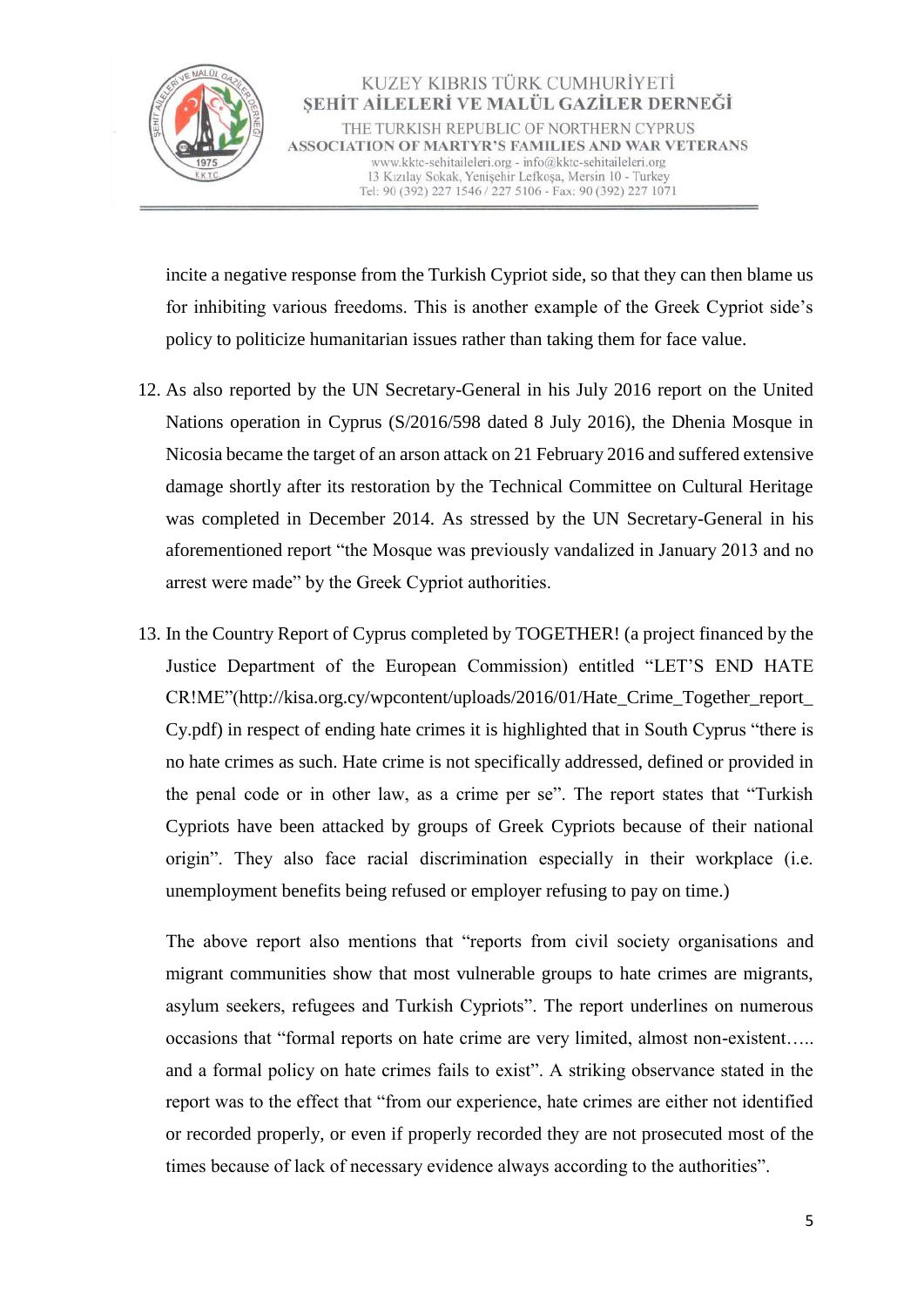

14. The Greek Cypriot newspaper, *Politis*, reported on 18 January 2014 that a 16 year-old student of Limassol Technical School was beaten by 6 of his fellow students and hospitalized on Thursday, 16 January, for distributing brochures written in Turkish at an event which took place within the framework of a bi-communal trip to Troodos. The trip was organised by EDON, the Youth Wing of the Greek Cypriot political party AKEL. It is also reported that the incident was notified to the police but that the police remained inactive, claiming that a complaint was not issued by the student. The incident was described as an act of fascism by AKEL, who also pointed out that such incidents are no longer isolated and should not remain unpunished. EDON, which also made a statement following the incident, is reported to have expressed that it was shocking that the Greek Cypriot administration remained passive in the face of such occurrences. Despite such statements condemning this act, it is apparent once again that the authorities of South Cyprus refrain from taking any measures to prevent or punish such acts of hatred and violence which stem from hatred towards Turkish Cypriots, even among the younger generation.

In reference to the Report of the Working Group on the Universal Periodic Review on Cyprus (A/HRC/26/14) (the 26th session, agenda item 6) Article 107, states "public schools that are attended by a considerable number of Turkish Cypriot students provided lessons in the students` own language, religion and culture" yet considering the abovementioned hate attack towards a young student purely due to his distributing of brochures in the language of Turkish is highly worrisome, considering such attacks can go unpunished and without a positive step towards improvement by the Greek Cypriot side.

15. A very striking example of racially motivated incidents is the attack against the former Turkish Cypriot President Mehmet Ali Talat on 26 March 2014 at a conference in South Cyprus. Turkish and Greek Cypriot press reports said that more than a hundred members of the far-right ELAM organisation burst into the conference hall in Limassol where Mr. Talat was present as a speaker at a panel which included the US Ambassador on the